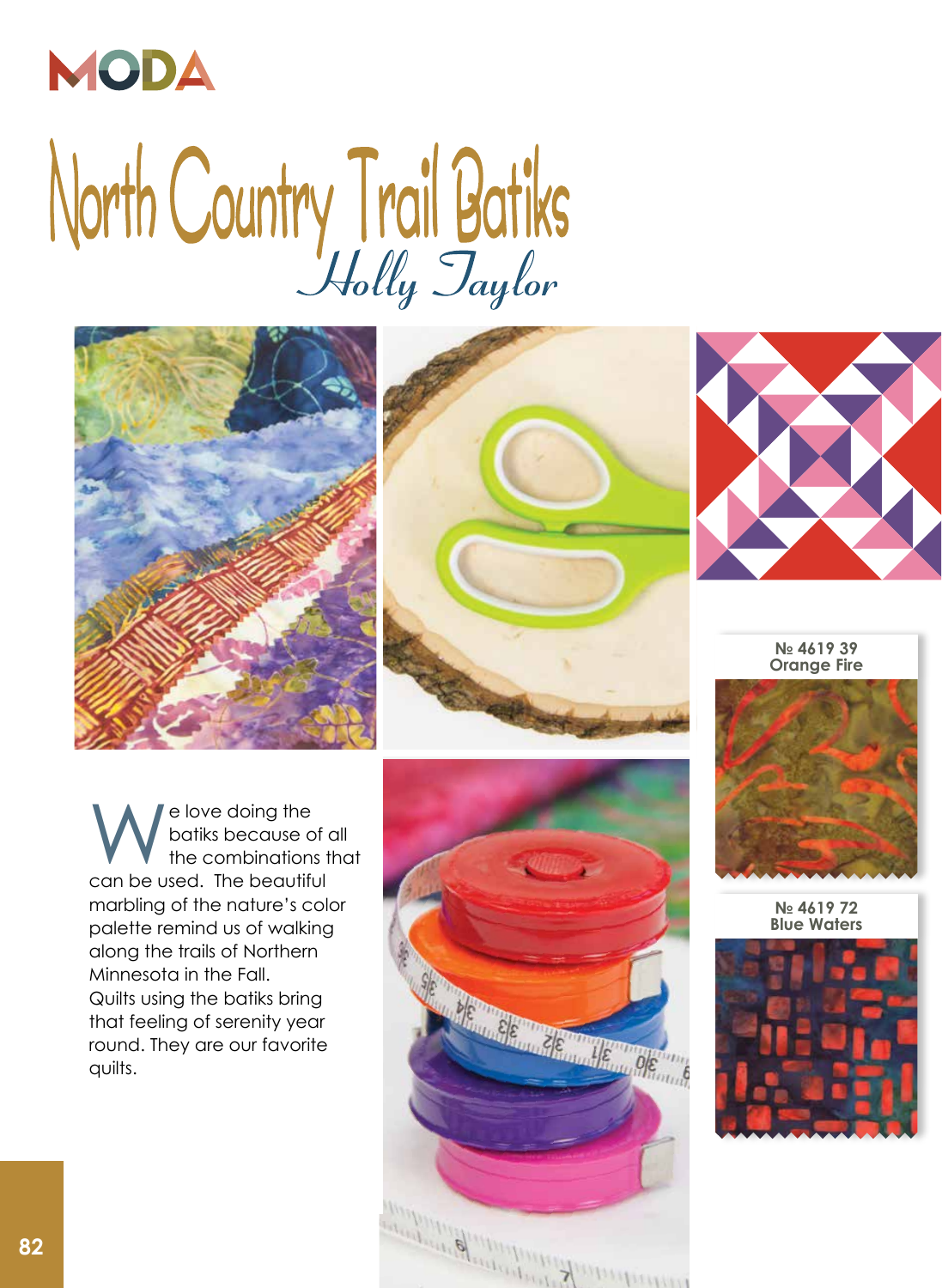## **October**



www.modafabrics.com  $\boldsymbol{\alpha}$ **2014 Spring market Fabric collection**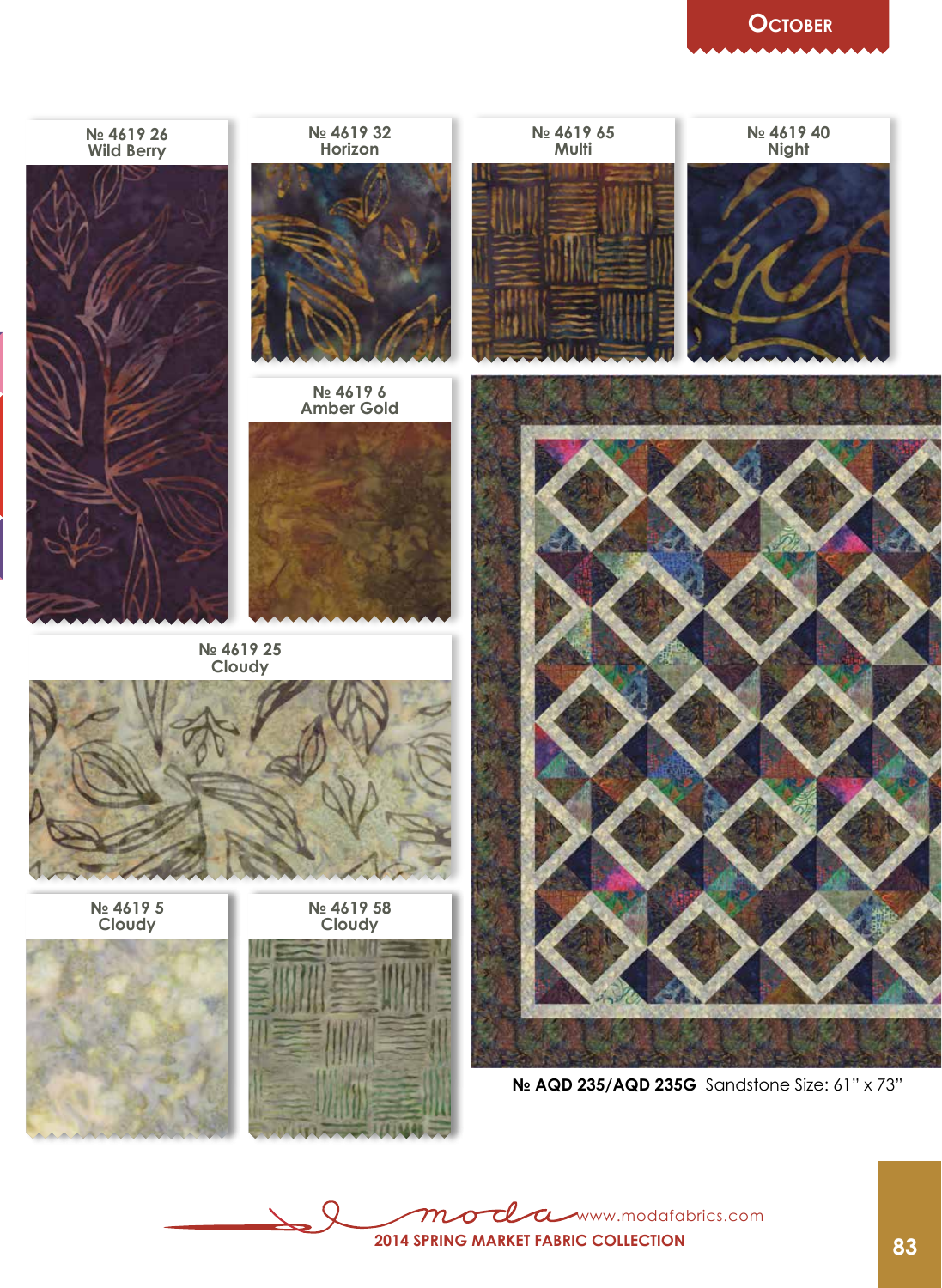

**84** North Country Trail Batiks<br>*Based on History Design for Today*